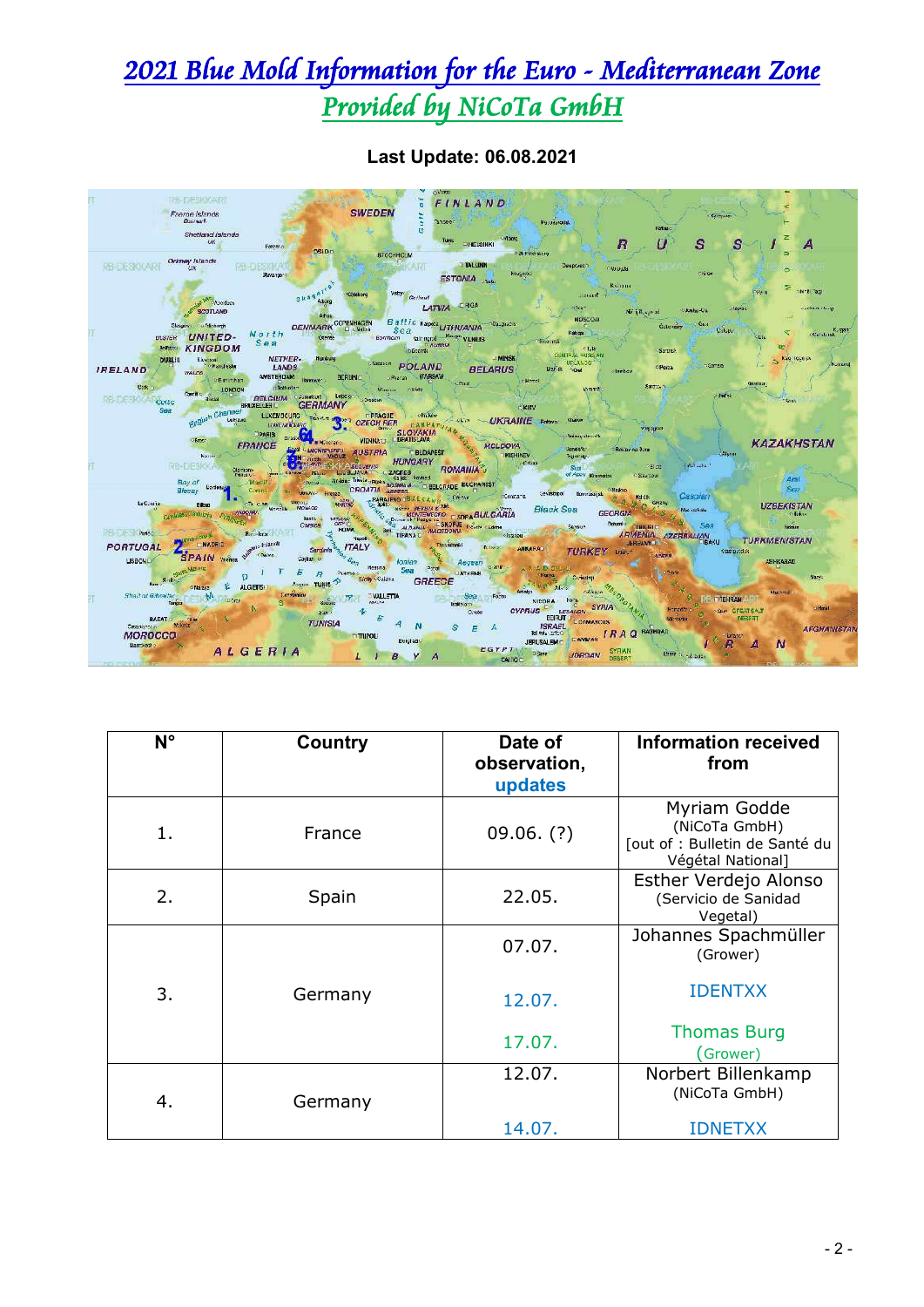| $N^{\circ}$ | Country     | Date of<br>observation,<br>updates | Information received<br>from                                   |
|-------------|-------------|------------------------------------|----------------------------------------------------------------|
| 6.          | Germany     | 16.07.                             | Joerg Baer<br>(Grower Organization<br>Rhineland - Palatinate)  |
|             |             | 29.07.                             | Joerg Baer                                                     |
| 7.          | Switzerland | 27.07.                             | Jean-Francois Vonnez<br>(Service de vulgarization<br>tabacole) |
| 8.          | Switzerland | 05.08.                             | Jean-Francois Vonnez<br>(Service de vulgarization<br>tabacole) |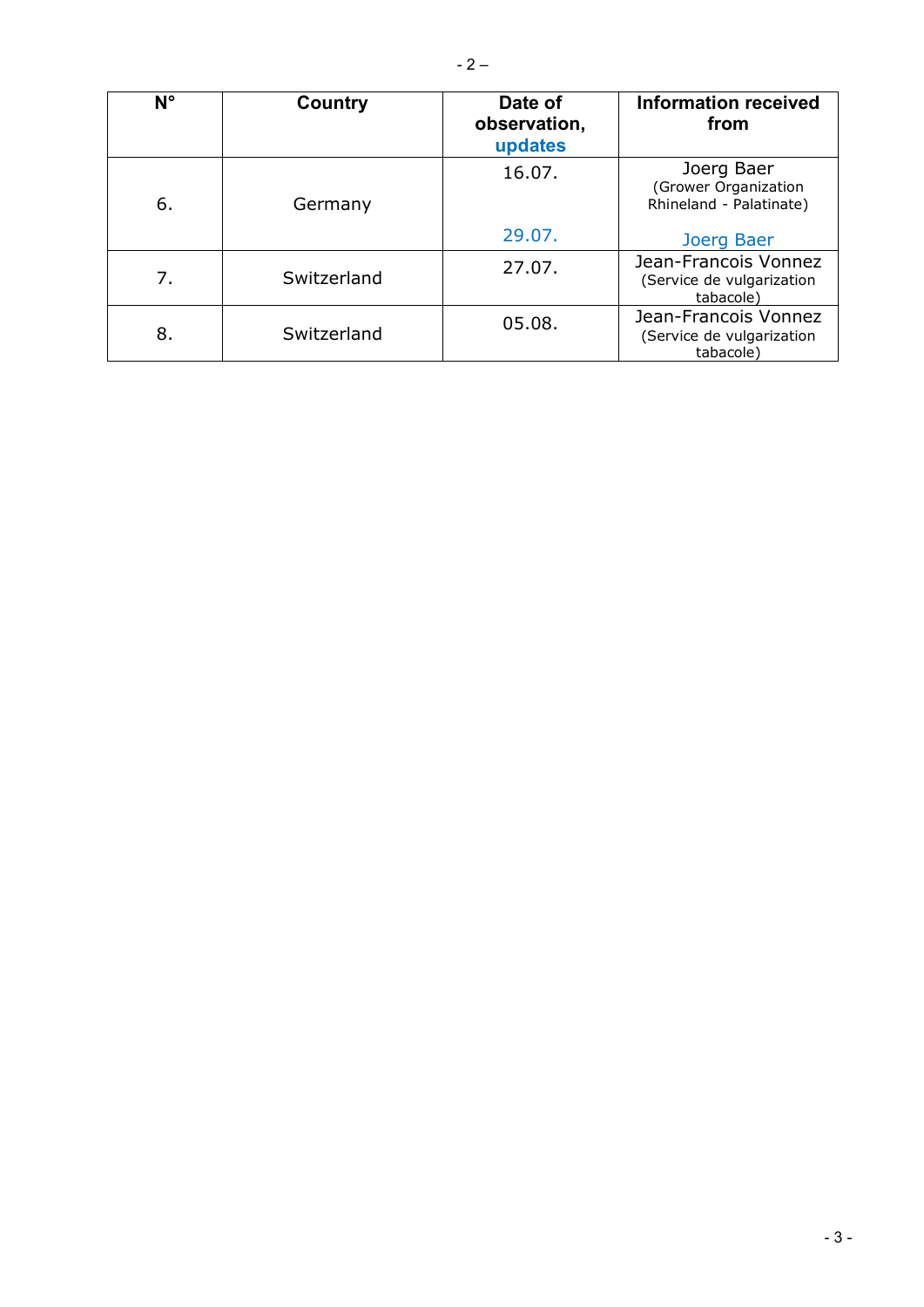| N° / Country                                                                                                                                                                                                                                                                                                                                                                                                                                                                                                                                 | Location /<br><b>Region</b>                                                  | Date of<br>ob-<br>serva-<br>tion,<br>Up-<br>dates | <b>Seed</b><br>bed /<br><b>Field</b> | <b>Updates</b>                                                                                      | <b>Metalaxyl</b><br>sensitivity                         | <b>Remarks</b><br>(on the $1st$<br>incoming<br>report) |
|----------------------------------------------------------------------------------------------------------------------------------------------------------------------------------------------------------------------------------------------------------------------------------------------------------------------------------------------------------------------------------------------------------------------------------------------------------------------------------------------------------------------------------------------|------------------------------------------------------------------------------|---------------------------------------------------|--------------------------------------|-----------------------------------------------------------------------------------------------------|---------------------------------------------------------|--------------------------------------------------------|
| 1. France<br>100 m<br><b>Brussels</b><br>100 km<br>Belgium<br>Germany<br>Paris<br>Mes. Phine<br>Bern<br>vitzerla<br>Grenobl<br>Perpignan<br><b>FRANCE</b>                                                                                                                                                                                                                                                                                                                                                                                    | <b>Blainac</b><br>Department<br>Gironde<br>South-West of<br>France           | 09.06.<br>(?)                                     | Field                                |                                                                                                     |                                                         | No<br>information<br>received                          |
| 2. Spain<br>150 m<br><b>Atlantic Ocean</b><br><b>150 km</b><br>France<br>Andorra<br>la Vella<br>RENEES<br>Algiers <sup>Algeri</sup><br>SPAIN<br><b>UK</b><br><b>AFRICA</b>                                                                                                                                                                                                                                                                                                                                                                   | Jaraíz de la<br>Vera<br><b>Tietar Valley</b><br>Extremadura<br>West of Spain | 22.05.                                            | Field                                |                                                                                                     |                                                         | <b>Burley</b><br>Tobacco<br>Low<br>Sporulation         |
| 3. Germany<br><b>Rostock</b><br>rs Fifter<br><b>a</b> Oder<br>Polan<br>$E$ loe<br><b>Brussels</b><br>Prague<br>Czech<br>Republic<br>Heldeberg Nuclear<br>ixembourg Rhine<br>the Stuttgart<br>150<br>150 km<br>Liechtenstein Zugspra<br>$E$ $P$ $S$<br><b>GERMANY</b><br>Bern k A<br>France                                                                                                                                                                                                                                                   | Schwabach<br>Franconia<br>South of<br>Germany                                | 07.07.<br>12.07.<br>17.07.                        | Field                                | In several<br>fields blue<br>mold was<br>observed-<br>but at the<br>moment no<br>serious<br>problem | The blue<br>mold is<br>resistant to<br><b>Metalaxyl</b> | <b>Flue Cured</b><br>Tobacco                           |
| 4. Germany<br>Pappen<br>Karf<br>Rostock<br><b>u</b> Elte<br>Schweri<br>aOder<br>Polan<br>Germany<br><b>Berlin</b><br>Spree <sup>a</sup> Neisse<br>$E$ lbe<br>Duis<br>Leigzig<br>Dusseldorf<br>Dresden<br><b>Brussels</b><br>Erfürr<br>Belgium<br>Frankfurt p<br>Progue<br>Czech<br>Republic<br>xembours<br>Moselle<br>150 mi<br>Austria<br>150 km<br>Liechtenstein <sup>20</sup><br>GERMANY<br>$F$ Exance $\frac{\text{Bern}(A)}{\text{Swistency}}$ $\mathbb{E}$ $\mathbb{F}$ $\rightarrow$ France $\frac{\text{Bern}(A)}{\text{Swistency}}$ | Forchheim<br><b>Baden</b><br>Wuerttemberg<br>South-West of<br>Germany        | 12.07.<br>14.07.                                  | Field                                |                                                                                                     | The blue<br>mold is<br>sensitive to<br><b>Metalaxyl</b> | <b>Flue Cured</b><br><b>Tobacco</b><br>Few Spots       |